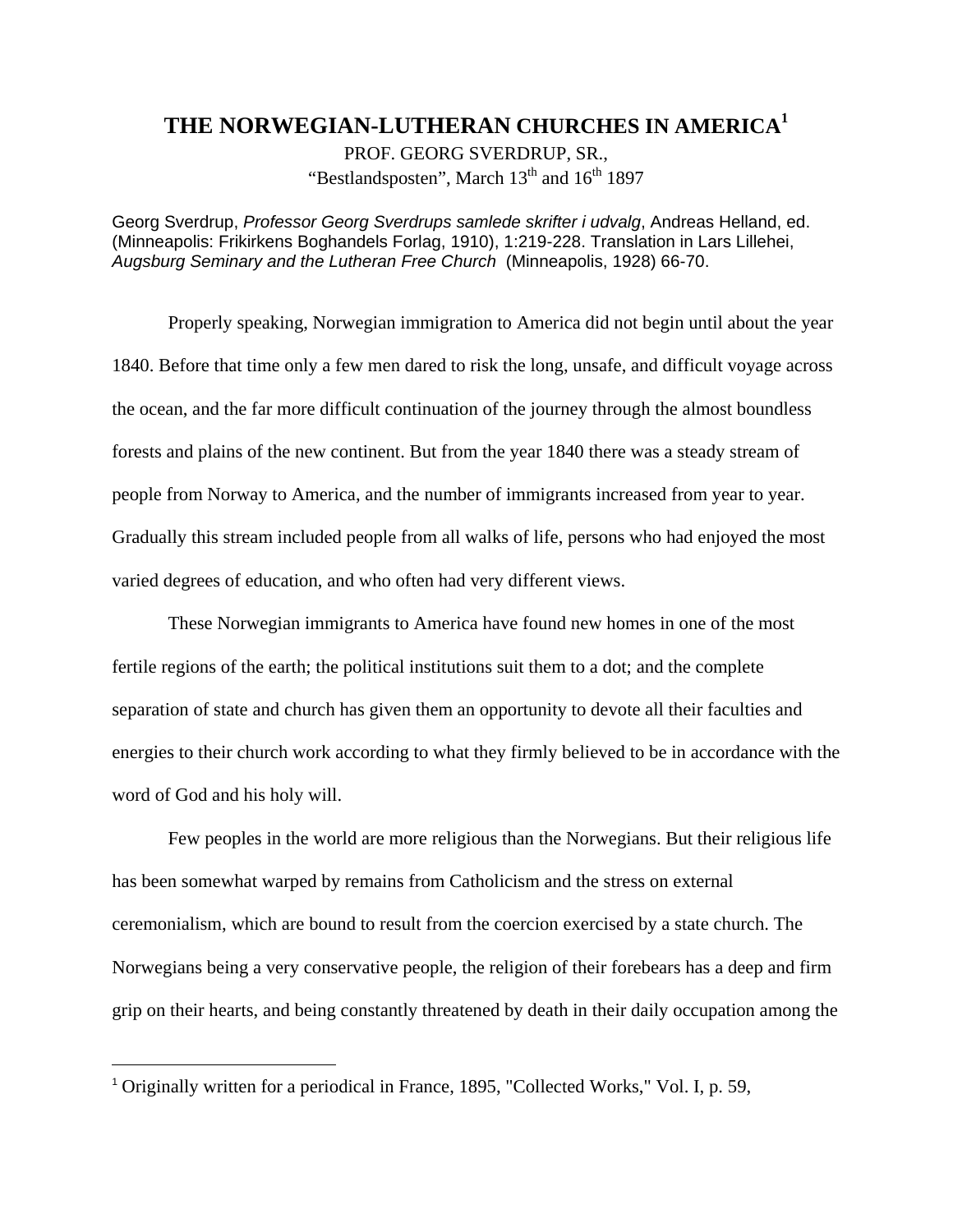mountains and at sea, they are constantly urged to keep their minds on eternal and invisible things and to remember the almighty hand that rules the destinies of man.

And as to the Norwegians, the nineteenth century has been an era of extraordinary activity, religiously, and mutually antagonistic forces have caused energetic religious struggles among them.

At the close of the previous, and the beginning of the present century, while France and the rest of Europe were shaken by revolution, distant little Norway was profoundly aroused by a religious awakening caused by the lay preacher Hans Nielsen Hauge. He has been called the "Prophet of Norway," and in this man's life and work there is indeed much that reminds one of John the Baptist. The aim of his cry was to arouse the people, his sermons called them to repentance. He found the people steeped in vice, ignorance and superstition, without a conscious, spiritual Christian life, and yet they were often tied down by blind confidence in their pastors, their church and its formal ceremonies.

Hans Nielsen Hauge was firmly convinced that God had called him to shout, "Awake!" to every settlement, to every congregation, nay, to every Norwegian man and woman, if possible. For eight years (1796- 1804) he travelled untiringly through the country, and many were those who eagerly listened to his bold testimony, received the word in their hearts, and were converted to the living God. It has been felt and acknowledged in Norway that these awakened and believing men and women became a "sacred salt" in the church as well as in the life of the people. But there were also many who were moved with indignation against this plain layman who dared to hold before them eternal damnation if they did not turn from their sinful ways.

The ministers in particular, almost all of whom were rationalists at that time, were highly incensed against this faithful witness who so plainly preached the Biblical truth and the way of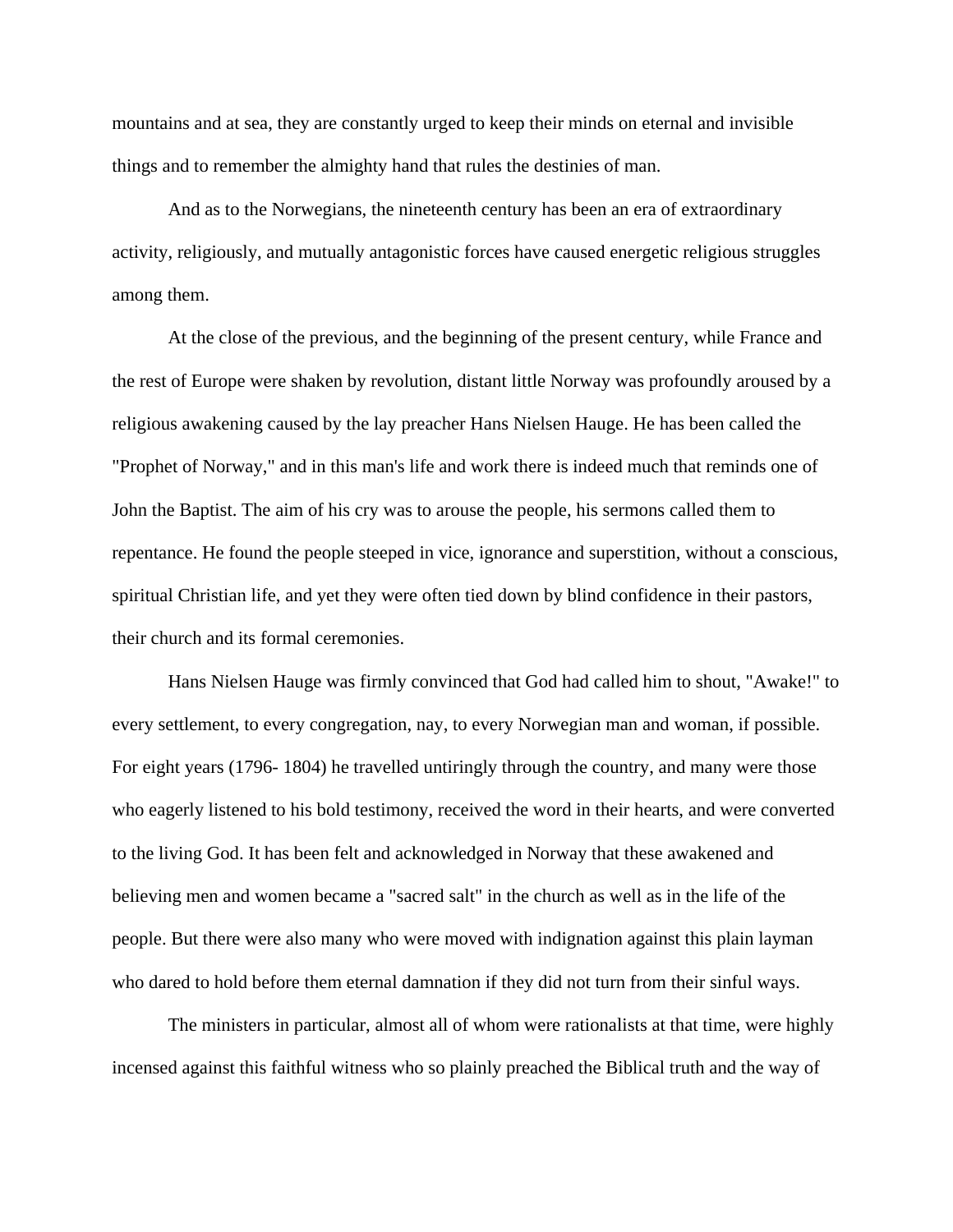salvation and urged the necessity of repentance and faith; for it must be admitted that Hauge often blamed the ministers for permitting the people to sleep in their sins, and for offering them a false hope of salvation. It seemed to the rationalistic ministers that Hauge led the people back to a darkness from which the modern enlightenment was just about to deliver them; and an intense hatred was aroused in them against the man who by means of the keen sword of the Word of God disturbed the lovely peace which prevailed when the souls were satisfied with the prescribed religious ceremonies, devoid of a conscious Christian life. Upon instigation by the ministers, Hauge was arrested and imprisoned, accused of having violated a law of 1741 which put certain obstacles in the way of religious gatherings. Hauge pined in jail for eight years, and finally, though no guilt was proved against him, he was sentenced to pay a heavy fine before he was set free. He was now mentally and physically broken down.

From that time there has been, and still is, occasionally considerable antagonism in the Norwegian church between those who are the children of this religious revival and those who are opposed to it. Indeed, most of the Norwegian clergymen are among those who place wreaths on the grave of the martyr-prophet; but still there is a considerable difference and antagonism with regard to religious views between those who in their Christian worship lay the main stress on the Christian life of the individual, and those who look upon Christianity as more of a matter of the church and of ecclesiastical institutions.

The movement started by Hauge took root especially in the western part of Norway; and one of its many blessed results is the Norwegian Mission Society, which was organized in Stavanger in 1842. The passionate zeal for the salvation of souls which characterized all those who were captivated by the movement would not be limited by the boundary lines of Norway.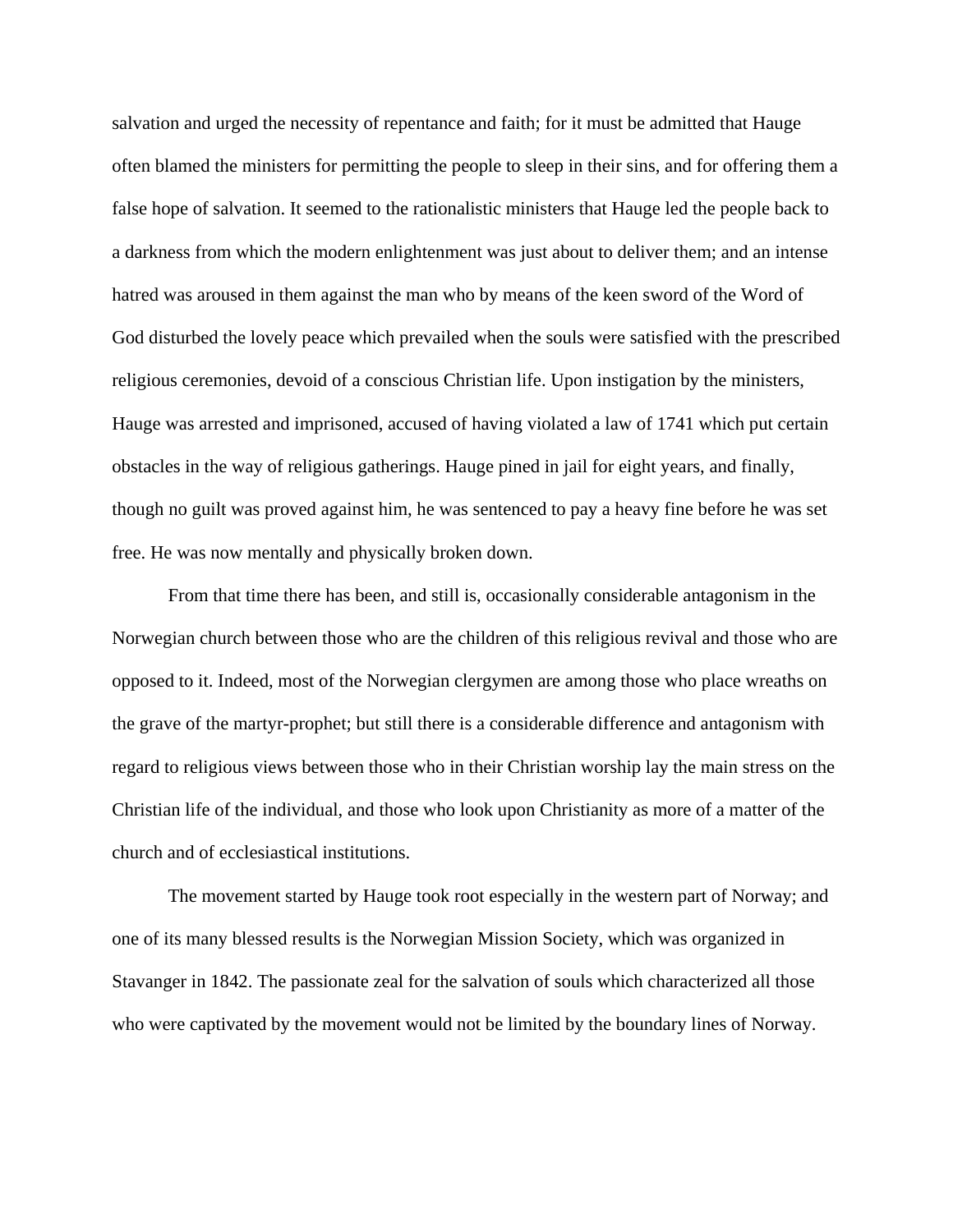An irresistible urge arose in the believers to send the Gospel to the heathens in order that their souls might be saved from death.

It was almost exclusively lay Christians that organized the mission .society, opened a mission school, and began to send out missionaries, at first to South Africa and later to Madagascar. But little by little the cause of missions overcame the apathy and antagonism among the clergy, so that at the present time, the Norwegian church is practically united in supporting the mission society in Stavanger.

The religious controversies found in Norway from the beginning of the century naturally followed those who emigrated to America. In this country said controversies found a far more fertile ground, for here the people were no longer within the legal barrier of the state church. In Norway people following different currents of religious life, were closed up under one roof; in America each one of them could start an organization or "samfund" (synod) and thus keep aloof from the rest, so that mutual influence developed at a very slow rate.

From the start, therefore, two church parties grew up among the Norwegian Lutherans in the United States; and there was a great difference between them. One of them, which developed into the present Hauge Synod, was originally an extremely low church faction. It was firmly opposed to the all-inclusive state church congregations and the state church clergymen, who depending on their authority as royal officials, so often had shown contempt for the attempts of lay Christians to lead truly Christian lives. Now, therefore, they try to organize congregations out of true believers exclusively, and they repudiated the customary education of clergymen by way of schooling and the acquisition of knowledge in general. All that a congregation required of its pastor was that he should have personal experience as a Christian, and be able to preach the Word of God for the edification of his hearers.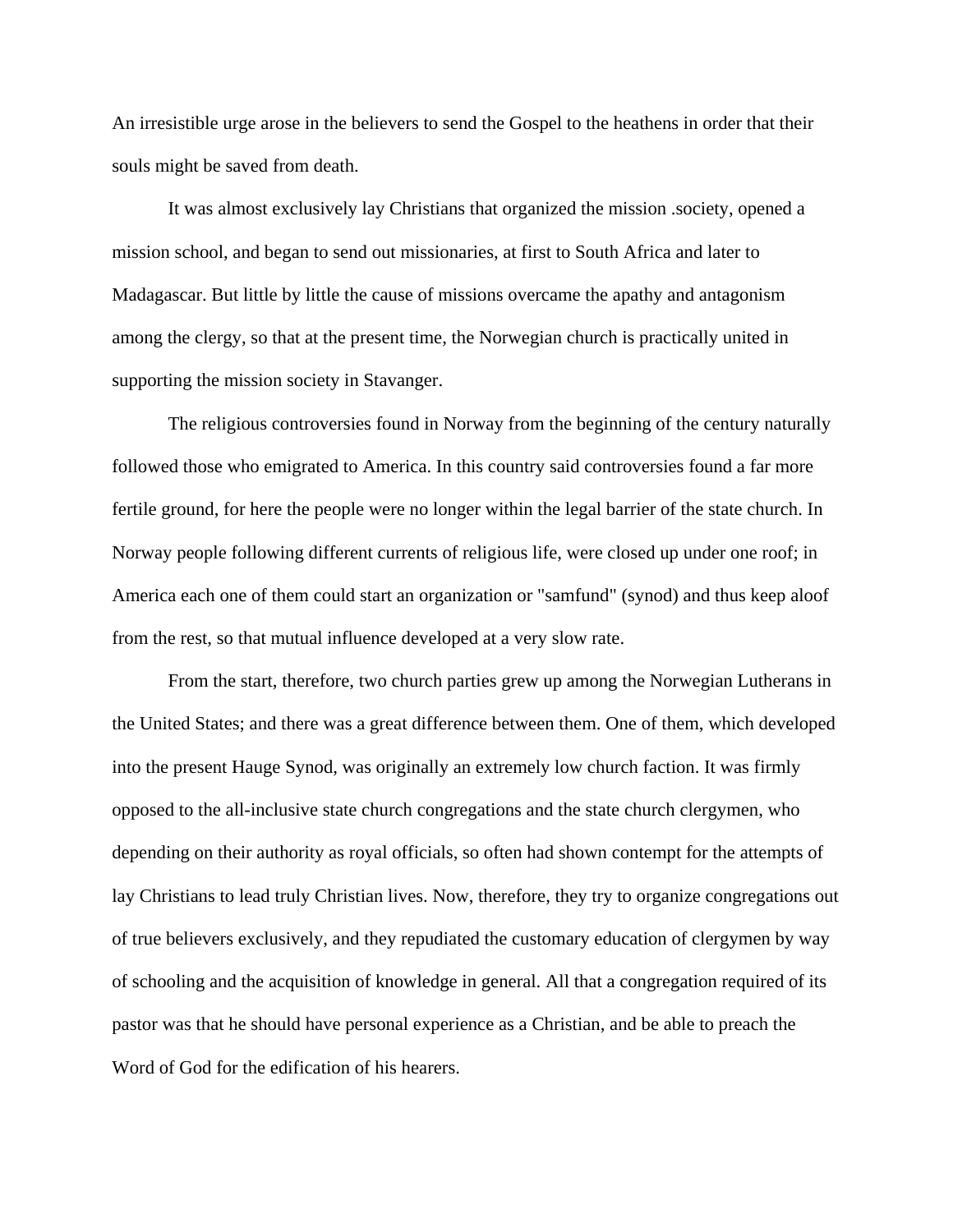The other party--the present Norwegian Synod--stressed the importance of the clergy as professional teachers rising above their hearers as to learning and insight. This party had no objection to congregations of indiscriminate membership. But in America there was no such thing as the strong arm of the secular law to keep the people together under the clergymen; hence "the pure doctrine" was made to serve as a sort of substitute for the secular law; and those clergymen denounced most vehemently all those who deviated as much as a hair's breadth from "the pure doctrine." This zeal for "the pure doctrine" among the Norwegian Lutherans had come, to some extent, from their contact with German Lutherans of the most extremely confessional and dogmatic faction, the so-called Missourians. So great was the admiration of, and the enthusiasm for, these German fellow-believers that the Norwegian Synod found it most safe to have its ministers educated at the theological seminary in St. Louis, Missouri, where the chief teacher was the learned and energetic Professor Walther. At this school the ministers of the Norwegian Synod acquired an almost fanatical zeal for the old Lutheran dogmatics and the general view that Christianity is essentially a doctrine, and at the same time they lost much of their connection with their own nationality and with the church interests of the believers in the church of their homeland.

Meanwhile, however, not all the Norwegian Lutherans in America were ready to join either of these parties, each of which had assumed such a radical attitude. Hence, through various disputes and struggles there grew up a third party, which may be characterized as the moderate, or central party. They organized a synod known as the "Norwegian-Danish Conference" which dates from 1870. They assumed a central position between the two extremes. They laid exceedingly great stress on the congregation, in which they tried to find a solution of contradictions. They would not only emphasize the Christian life of the individual, but also held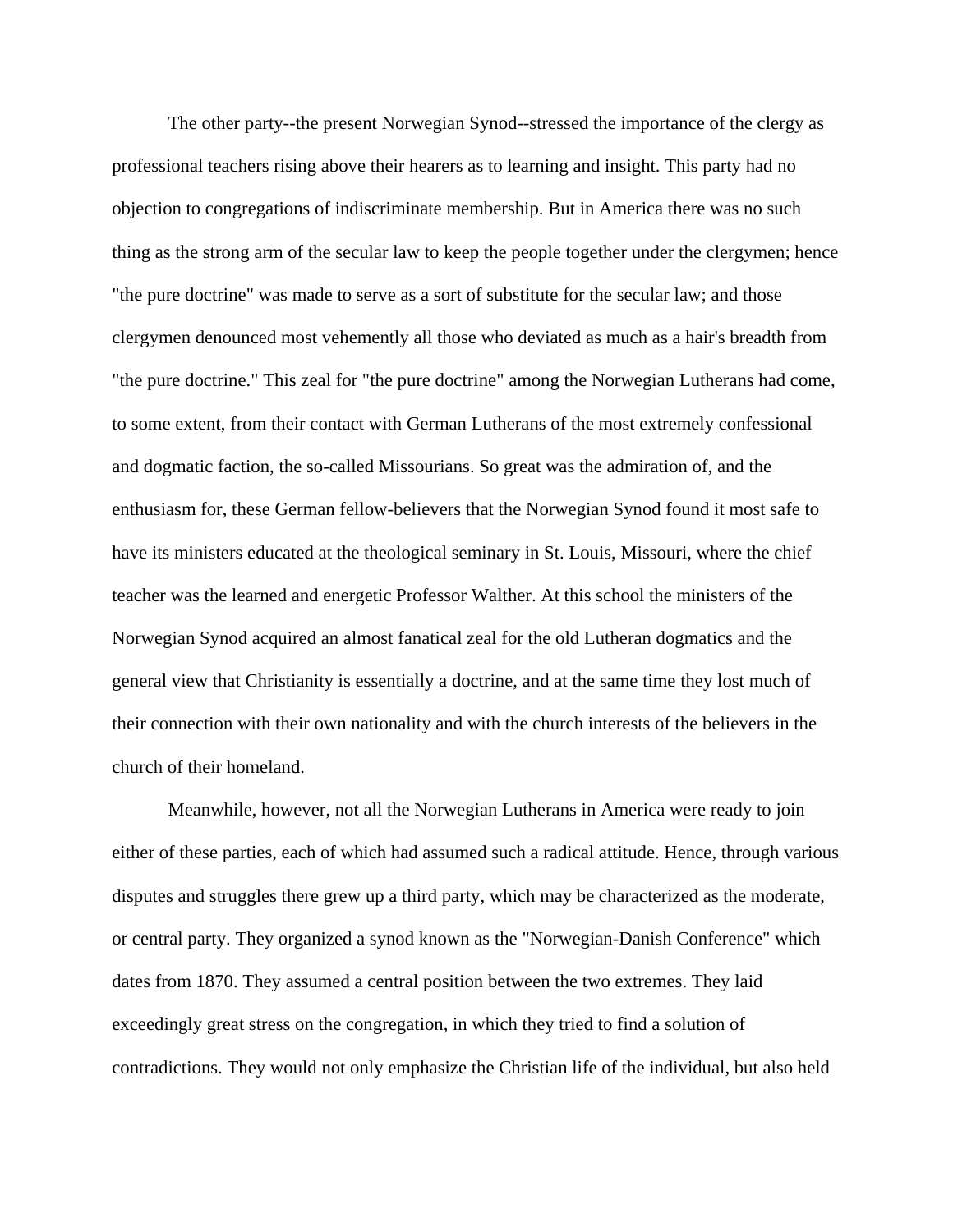that Christianity must assume associate form in the congregation. The pastoral office they looked upon as one of the functions of the congregation and they stressed very strongly that the pastor is not mainly the liturgist performing the sacramental ceremonies, nor the teacher instructing his ignorant hearers but the organ of the congregation proclaiming the Word of God. Therefore they demanded that the education of the pastor should be Biblical and Christian above everything else, and not mainly humanistic and classical. They asked for a divinity school that did not lift the pastors above and out of the congregation by means of humanistic learning, but which conducted the future pastors into the deep springs of the congregations, in God's eternal counsel and its revelation through the prophets and the apostles. They eagerly sought a thorough study of the Scriptures and the history of the church, and demanded an absolutely definite and unequivocal testimony as to the personal Christian experience of those who wanted to become preachers of the Word of God in the congregation. They were also decidedly national in their work, and held that Norwegian ministers ought to be educated at Norwegian divinity schools. Though they were definitely opposed to the organizing of congregations after the methods in vogue in the state church, they were in favor of having the Norwegian Lutheran churches in America co-operate in the unity of spirit with the awakened Christian people in Norway-especially with those who had united in supporting the Norwegian Mission Society. Therefore, their first endeavor was to establish a Norwegian Lutheran Divinity School in America. They succeeded, and the result was Augsburg Seminary, Minneapolis, Minnesota, which is over twenty-six years old, considerably older than the other Norwegian theological seminaries in this country. Their next great endeavor was to start a vigorous mission work; Christianity being looked upon mainly as God's kingdom on earth established through the Gospel.